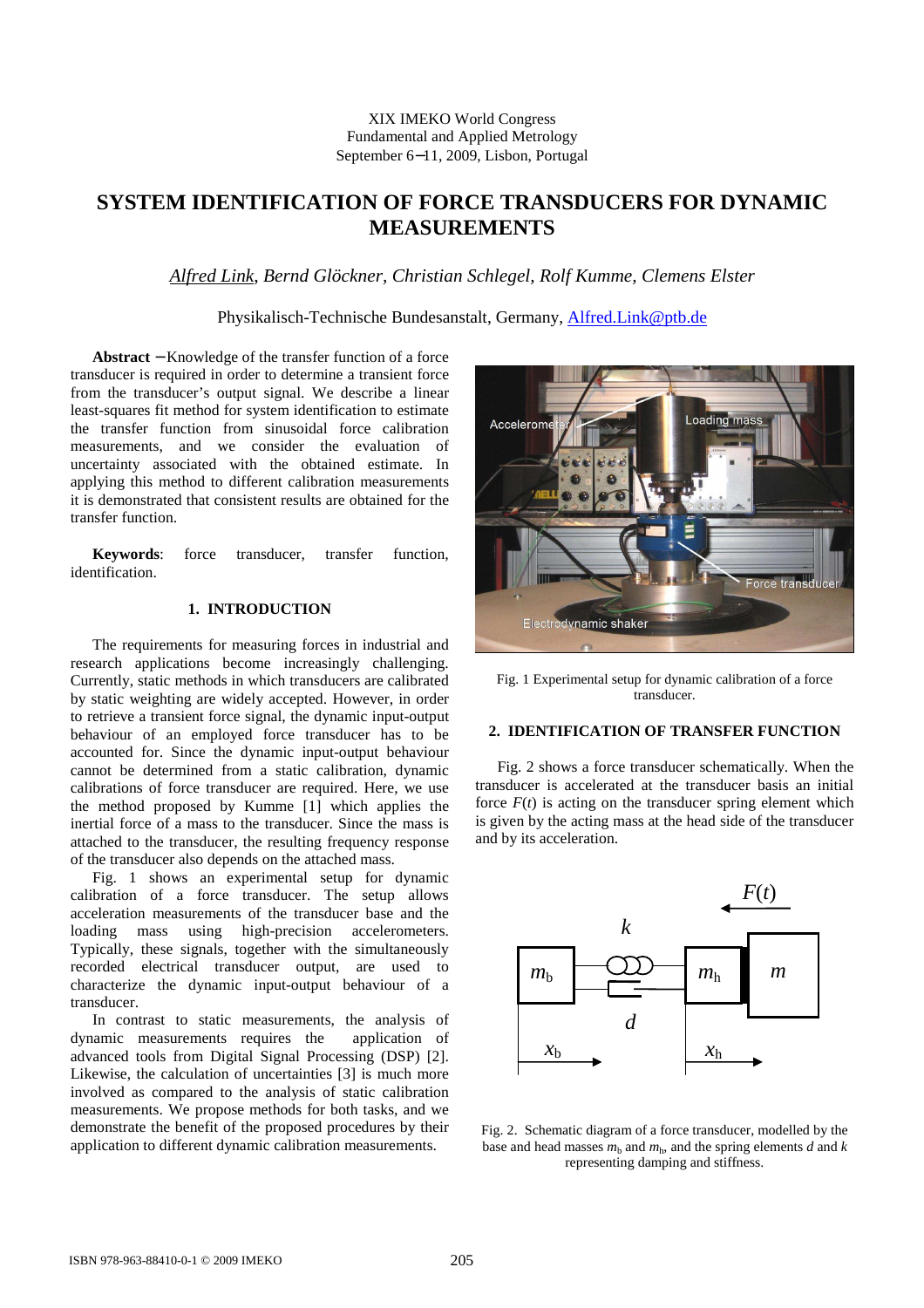The resulting displacement  $x(t) = x_b(t) - x_h(t)$ generates the transducer's electrical output signal which is proportional to the applied force.

#### *2.1. Model*

From the model illustrated in Fig. 2 we obtain the following relation between force and displacement

$$
m_{\rm h}\ddot{x}_{\rm h} = k(x_{\rm b} - x_{\rm h}) + d(\dot{x}_{\rm b} - \dot{x}_{\rm h}) - F(t) \,. \tag{1}
$$

When the acting force  $F(t)$  is generated as inertial force of the attached mass *m*, we write  $F(t) = m\ddot{x}_h$  and obtain with  $M = m<sub>h</sub> + m$  the transfer function

$$
G(s) = \frac{\rho X(s)}{s^2 X_b(s)} = \frac{\rho}{s^2 + s\frac{d}{M} + \frac{k}{M}},
$$
 (2)

which describes the relationship between the acceleration  $\ddot{x}_b$  and the transducer output signal  $\rho x(t)$ . The constant  $\rho$  realizes the transformation of the displacement  $x(t)$  into a force signal. The input (i.e.  $\ddot{x}_b$ ) and the output (i.e.  $\rho x(t)$ ) can be measured, and hence the frequency response of the transducer determined, using sinusoidal acting inertial forces [1].

#### *2.2. Estimation of model parameters*

We refer to the transfer function (2) for which measured data provide amplitude and phase values of the corresponding frequency response *G*( *j*ω) at selected frequencies [1,4]. For this kind of frequency response the linear relation [5]

$$
G^{-1}(j\omega) = \mu_1 + j\omega\mu_2 - \mu_3\omega^2 = f^T(\omega)\mu
$$
 (3)

is obtained for the parameter vector

$$
\mu^T = (\mu_1, \mu_2, \mu_3) = (k \rho^{-1} / M, d \rho^{-1} / M, \rho^{-1})
$$
 (4)

and

$$
f^T = (1, j\omega, -\omega^2) \,. \tag{5}
$$

The relation (3) is used to estimate the parameters  $\mu_i$  by a linear fit and then to calculate the transfer function parameters,  $k$ ,  $d$ ,  $\rho$ . It is presupposed that the combined mass,  $M = m + m_h$ , is known from separate measurements. Further it is assumed that reliable uncertainties have been assigned for the measurements of the inputs and outputs. Let  $S_i = S(\omega_i)$  and  $\varphi_i = \varphi(\omega_i)$  denote the resulting amplitude and phase values of the frequency response  $G(j\omega)$  with associated uncertainties  $u(S_i)$  and  $u(\varphi_i)$  at frequencies  $\omega_i$ ,  $i = 1, 2, \dots, L$ . These measurements are combined by the vector

$$
\mathbf{y}^T = (\text{Re}\,S_1^{-1}\exp(-j\varphi_1), \dots, \text{Re}\,S_L^{-1}\exp(-j\varphi_L),
$$
  
\n
$$
\text{Im}\,S_1^{-1}\exp(-j\varphi_1), \dots, \text{Im}\,S_L^{-1}\exp(-j\varphi_L))
$$
 (6)

and the associated uncertainties constitute the variancecovariance matrix  $V_y$ . The parameters  $\mu_i$  are estimated according to

$$
\hat{\mu} = \arg \min_{\mu} \{ (\mathbf{y} - \mathbf{H}\mu)^T \mathbf{V}_y^{-1} (\mathbf{y} - \mathbf{H}\mu) \}
$$
\n
$$
= (\mathbf{H}^T \mathbf{V}_y^{-1} \mathbf{H})^{-1} \mathbf{H}^T \mathbf{V}_y^{-1} \mathbf{y}
$$
\n(7)

where  $H$  denotes the matrix

$$
\mathbf{H} = \begin{pmatrix} \text{Re} \, f^T(\omega_1) \\ \vdots \\ \text{Re} \, f^T(\omega_L) \\ \text{Im} \, f^T(\omega_1) \\ \vdots \\ \text{Im} \, f^T(\omega_L) \end{pmatrix} . \tag{8}
$$

The uncertainties of the parameter estimates are then given by the variance-covariance matrix

$$
V_{\hat{\mu}} = (H^T V_y^{-1} H)^{-1}.
$$
 (9)

Finally, from  $\hat{\mu}$  and  $V_{\hat{\mu}}$ , estimates of the physical parameters  $k, d, \rho$  are then calculated including their associated uncertainty matrix. Note that a  $\chi^2$ -test [5] should be applied in order to check that the model and the data are consistent.

#### **3. RESULTS**

The proposed identification procedure has been applied to dynamic calibration measurements.



Fig. 3. Magnitude and phase of the measured (error bars) and estimated (solid line) frequency response  $G(j\omega)$  from a calibration experiment ( $m = 8.923$ kg,  $m_h = 0.463$ kg).

Different masses were attached to the transducer to realize different acting inertial forces. Fig. 3 shows